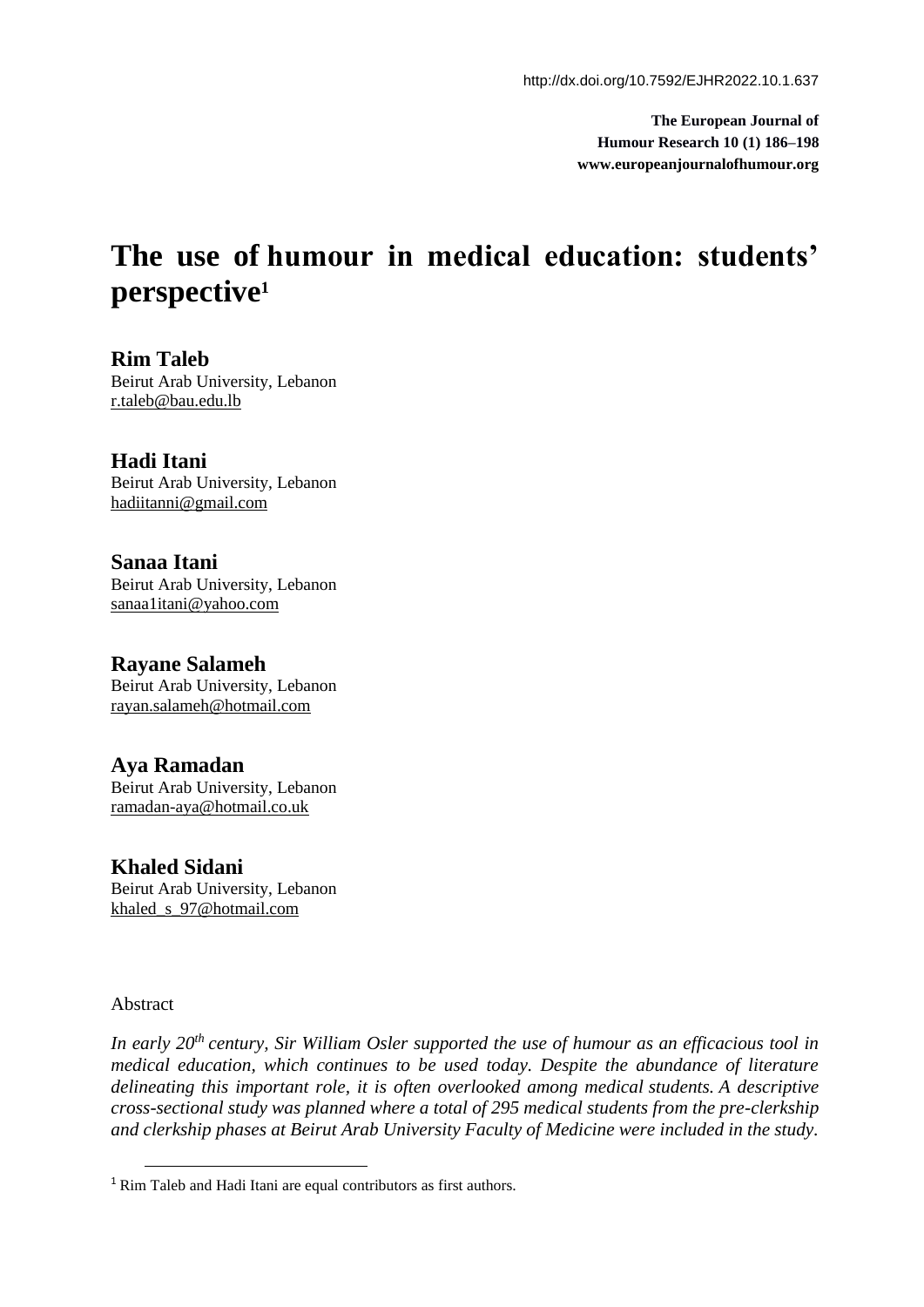*A questionnaire was distributed among the participants assessing their perception on the use of humour in medical education. Data were collected, entered, and analysed on SPSS software version 23.1. Results with p-value < 0.05 were considered statistically significant. The majority of participants agreed to the implementation of humour in medical education. They supported different forms of humour to be used, and considered mockery, sarcasm, the instructor appearing as a performer, and humour that is irrelevant to the course as inappropriate. Inappropriate humour distracts attention and disrupts the formal atmosphere. Our findings suggest that medical students' opinions on using humour in medical education are supportive. The findings of this study might be of benefit to assist teachers in using humour to improve the attendance and interest of the students in the class and create an environment conducive to optimal student learning.*

*Keywords: humour, medical education, student*.

## **1. Introduction**

Over the past few years, medical education has drastically evolved (Harden & Crosby 2000). Core curricula with electives have been adapted, and there was more advancement in systematic curriculum planning (Harden & Davis 1995). Humour has been advocated as part of this evolution. The use of humour in medical education was supported by Sir William Osler since early 20<sup>th</sup> century (Osler 1920) and continues to be used today in various instructional settings (Bieg & Dresel 2018).

Laughter is part of normal human behaviour (Savage et al. 2017). It is a universal language well known to all humans. It is used by medical instructors as a tool to enhance education, promote relationships formation, and strengthen human connections (Sauter et al., 2010).

Currently, humour use in education is recommended (Fterniati et al. 2015). Humour may not directly induce learning; however, it emphasises attention, maintains it, and helps produce a more friendly and productive learning environment (Banas et al. 2011; Gironzetti 2019). Indeed, as it entertains, it stimulates interest in learning and helps in establishing an excellent classroom atmosphere, which promotes effective education (Sheldon James & Jacob 2016). Thus, when appropriate humour is used, students will become motivated and more encouraged to participate in the educational process (Wanzer et al. 2010; Goodboy et al. 2015). Moreover, it is well known that humour influences many aspects of the human well-being due to its positive effects on body physiology, immunity status, and psychological behaviour (Piemonte 2015; Riesch 2015; de Brito et al. 2016). For instance, humour is known to reduce pain as it stimulates the release of endorphins (Berk 2001). It also improves respiration and blood circulation (Fitzpatrick 2010). The psychological advantages include decreased anxiety and tension and stress reduction by reducing serum levels of stress hormones, including cortisol and epinephrine (Berk 2000; Teslow 1995).

One additional beneficial effect of humour is memory enhancement (Schmidt & Williams 2001; Kellaris & Cline 2007). Humour can act as a strong recall key, since humorous information is easier to remember by establishing a correlation between the comic ideas and the learning objectives (Atir 2010; Carlson 2011).

It has been argued, however, that not all types of humour are appropriate for education. Fun should be related to the course material to enhance learning (Banas et al. 2011). Negative forms of humour, such as derogatory remarks, mockery, sarcasm, and ridicule, which aim to embarrass, discourage, or humiliate students are inappropriate in teaching (Berk 2007). Humour that is culturally inappropriate, disrespectful, silly, unpleasant, or insulting causes offense and will lead to a negative influence that will be counterproductive to the learning process, which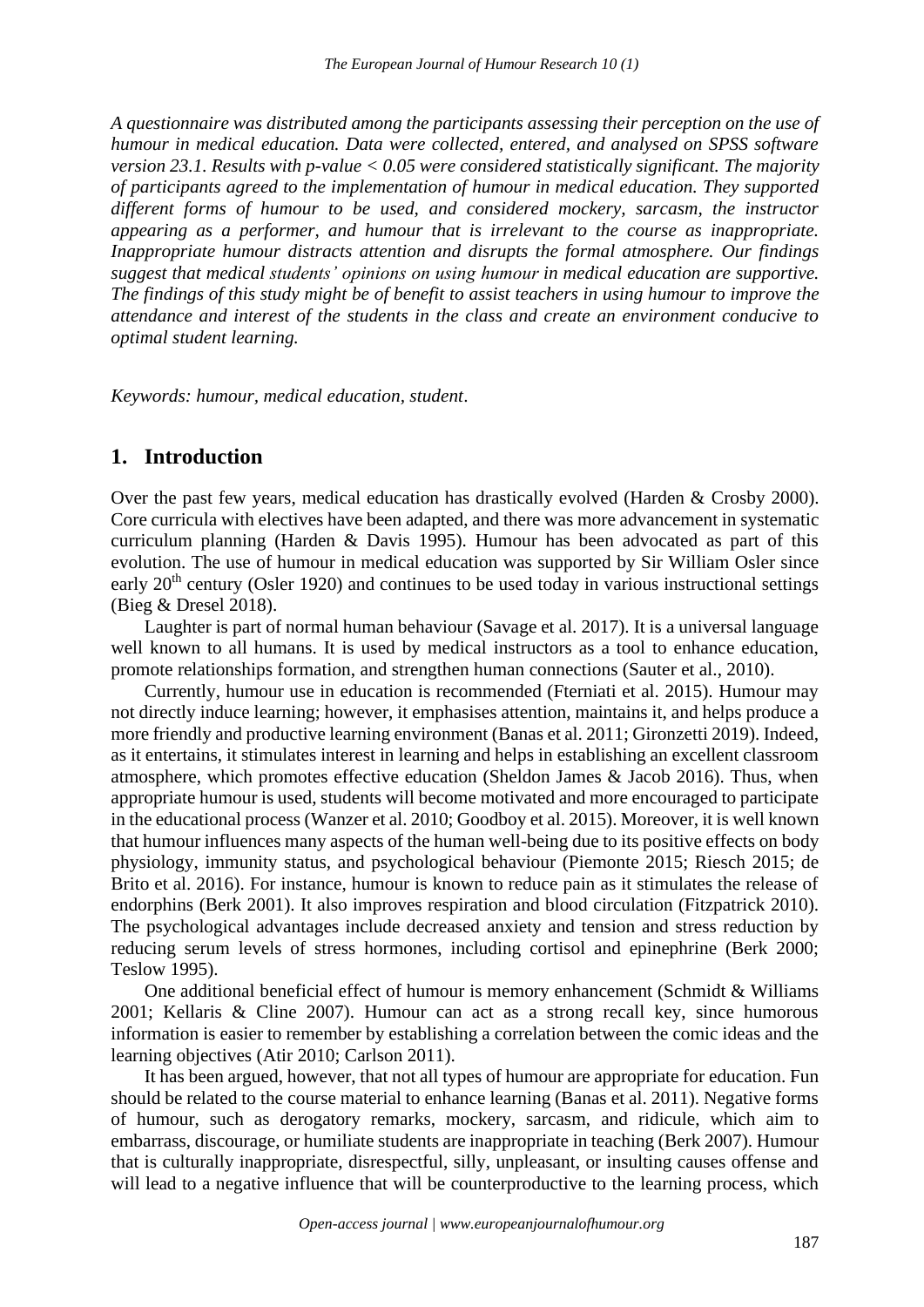reduces student motivation and concentration (Penson et al. 2005; Wanzer et al. 2010). A stressful environment based on fear and pressure caused by absurd humour is not constructive to either learning or effective academic performance (Berk 2007).

Available literature shows that humour forms that are based on developing people up rather than intimidating them, such as constructive criticism and harmless jokes, should be implemented into the medical curriculum (Gostick & Christopher 2008). Caution must be used to apply appropriate humour and set limits so as not to cause offense. Most importantly, the use of humour must be well-timed (Penson et al. 2005).

Despite the abundance of literature delineating the importance of the use of humour in medical education, it is often overlooked among medical students (Valentine & Gabbard 2014). Furthermore, even though more evidence on the importance of humour in medical education is still needed, it will always be used in medical teaching by those who agree upon the fact that fun is an essential tool in teaching while waiting for further supportive evidence (Narula et al. 2011). With the role of humour being delineated by many studies as an effective teaching method, and with the lack of enough recognition of that role in medical education, this study aims to explore the perspective of medical students at Beirut Arab University (BAU) towards the use of humour in medical education.

## **2. Materials and methods**

## **2.1. Study design and setting**

This is a descriptive cross-sectional study conducted between February 2020 and April 2020 at the Faculty of Medicine at Beirut Arab University. Ethical clearance was approved by the Institutional Review Board (IRB) (Approval code: 2020-H-0100-M-R-0388).

## **2.2. Participants**

1. All students at the faculty of medicine, a total of 561 students, were invited to participate in the study. A total of 295 (52.6%) medical students actually participated. Informed consent was obtained from all the participants before filling the questionnaire. Participants were notified about the aims of the research and that they had the right to withdraw at any time during the study.

## **2.3. Questionnaire**

Following a thorough literature review related to the use of humour in medical education, a modified version of the questionnaire established by Liu et al. (2017) was developed. A pilot study was conducted on a total of 12 medical students to assess the suitability and clearness of the questions. Feedback from the students was used to develop the final version of the questionnaire.

Data collection was done via convenience sampling. It first started by filling paperbased surveys. Ηowever, due to the coronavirus disease 2019 (COVID-19) pandemic and the national lockdown in February 2020, the recruitment of participants had to be carried online through LimeSurvey between March 2020 and April 2020. Participants who already completed the paper-based survey were asked not to fill the online form. Anonymity was ensured throughout data collection.

Each questionnaire was divided into two main sections. The first section consisted of questions regarding participants' socio-demographic characteristics. It included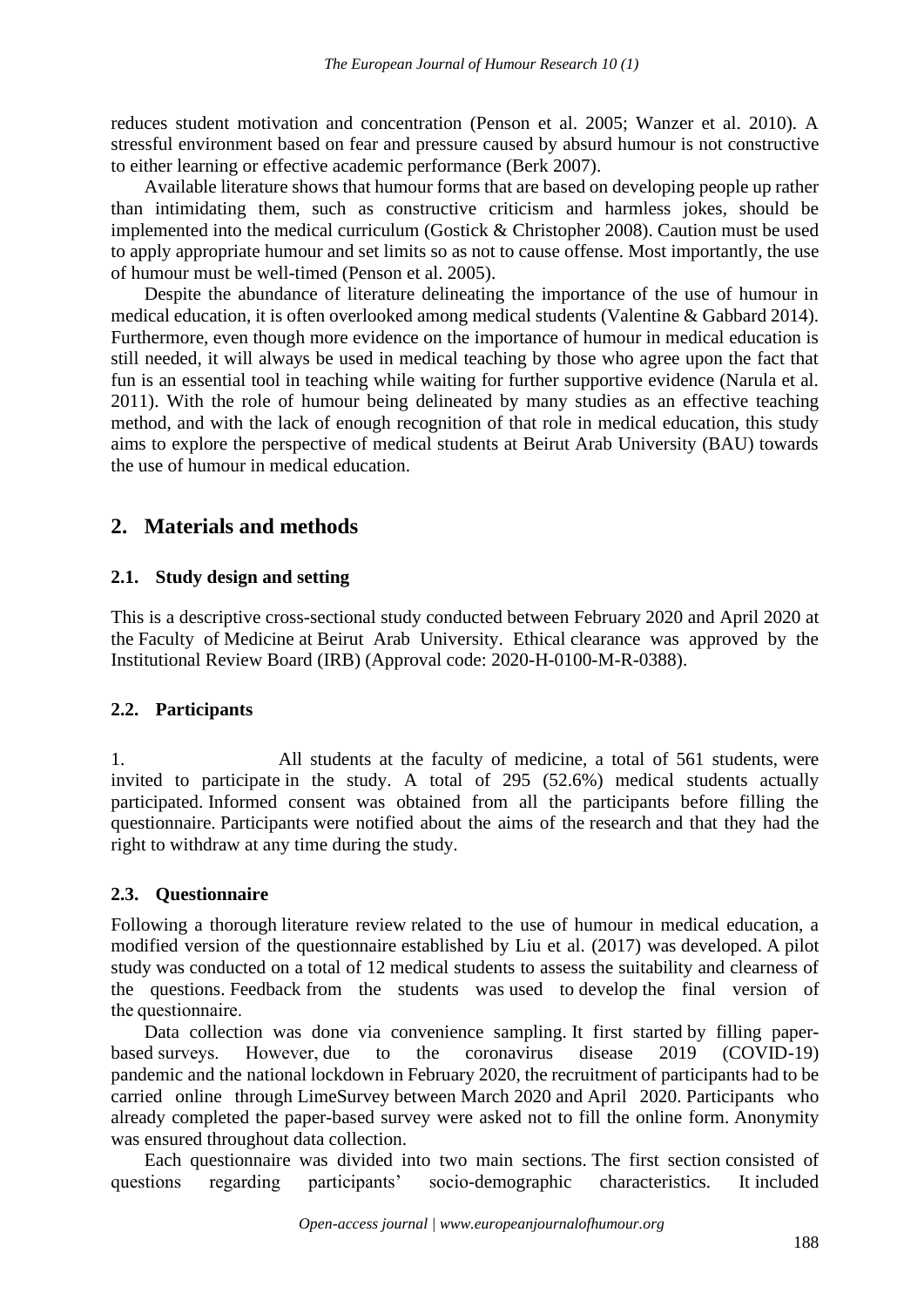information regarding their age, gender, marital status, nationality, current place of living, academic years divided into pre-clerkship and clerkship phases with pre-clerkship being the phase of basic medical sciences (years 1-3) and clerkship phase being the one where clinical medical sciences are taught (years 4-6). In addition, participants were asked about their cumulative grade point average (CGPA) which is a 4-point scale. A CGPA < 3 was considered poor, and a CGPA > 3 was considered good.

The second section focused on the use of humour in medical education. It involved questions regarding the "Proportion of Medical Curriculum during Which Medical Students Felt Bored", and their "Perception towards Using Humour by Medical Teachers". Furthermore, "The Benefits of the Use of Humour in Medical Education" section modulated in the following 5 categories: Relaxed Classroom Atmosphere, Enjoyable and Positive Learning Experience, Improving Student-Instructor Rapport, Focus Students' Attention, and Remember More Information, were also explored. Next, "The Preferred Period of the Day to Include Humour in Teaching Sessions", and "The Frequency of Humour Usage by Teachers in a Theoretical Course, Clinical Session or Clinical Round" were inquired. A 5-point Likert scale regarding "The Preferred Form of Humour", subdivided based on its most common forms, was then included. It comprised of the following: Cartoons or Videos (considered as one category both being a type of animation), Opening Jokes, Planned, Non-spontaneous Humour, Questions or Multiple-choice Questions, Quotations or Analogies (citations), Skits (Comedy Sketch), and Spontaneous Humour. The rating was assessed with one being least important and five being most important. Finally, "The Students' Perception of Inappropriate Humour and Its Disadvantages" was inspected.

The questionnaire had two quantitative variables, which are "Age" and "Preferred Form of Humour". They were dealt with as continuous variables to which the mean and the standard deviation was calculated for each.

#### **2.4. Statistical methods**

Data were entered into the Statistical Package of Social Science (SPSS version 23.1). Descriptive statistics were reported by calculating frequencies and percentages for categorical variables, and the mean and standard deviation for continuous variables. Chi-square test was used to verify an association between the categorical variables. In contrast, the independent samples t-test was used to compare the means of preferred forms of humour between the academic phases. Results with  $p$ -value  $< 0.05$  were considered to be statistically significant.

## **3. Results**

#### **3.1. Participants' socio-demographic characteristics**

A total of 561 medical students were invited to participate in the study of whom 295 agreed to, yielding a response rate of 52.6%. Table 1 represents the socio-demographic characteristics of the participants. Their mean age was found to be  $20.98 \pm 2.013$ . One hundred seventy-five (59.3%) of the participants were females, 291 (98.6%) were single, 282 (95.6%) were of Lebanese nationality, 214 (72.5%) were living at their parents' house, 156 (52.9%) were from the pre-clerkship academic phase, and a similar percentage had a cumulative grade point average (CGPA) above 3.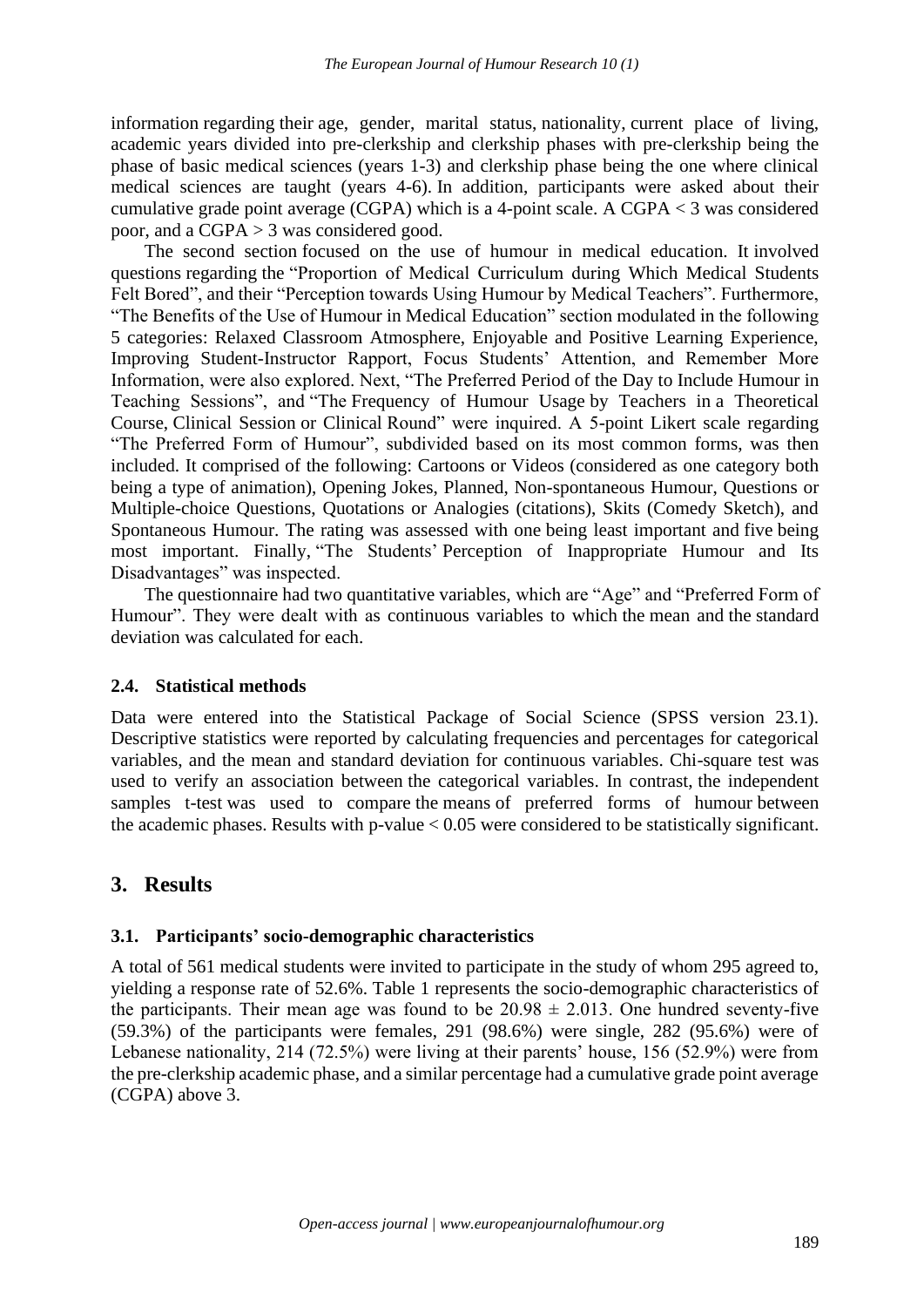| <b>Demographic information</b> | Mean $\pm$ standard deviation  |  |  |
|--------------------------------|--------------------------------|--|--|
| Age*                           | $20.98 \pm 2.0313$             |  |  |
|                                | N(%)                           |  |  |
|                                | Gender                         |  |  |
| Male                           | 120(40.7)                      |  |  |
| Female                         | 175(59.3)                      |  |  |
|                                | <b>Marital Status</b>          |  |  |
| Single                         | 291 (98.6)                     |  |  |
| Married                        | 4(1.4)                         |  |  |
|                                | <b>Nationality</b>             |  |  |
| Lebanese                       | 282 (95.6)                     |  |  |
| Non-Lebanese                   | 13(4.4)                        |  |  |
|                                | <b>Current place of living</b> |  |  |
| Parents' house                 | 214 (72.5)                     |  |  |
| Dormitory/Shared apartment     | 67(22.7)                       |  |  |
| Others                         | 14(4.7)                        |  |  |
|                                | <b>Academic phase</b>          |  |  |
| Pre-clerkship                  | 156 (52.9)                     |  |  |
| Clerkship                      | 139 (47.1)                     |  |  |
|                                | <b>Cumulative GPA*</b>         |  |  |
| $\lt$ 3                        | 138 (46.9)                     |  |  |
| >3                             | 156(53.1)                      |  |  |

Table 1. Socio-demographic characteristics of the participants (N=295)

\*Each variable had one missing data

#### **3.2. Humour in medical education**

When participants were asked about their perception regarding the implementation of humour in medical education, 246 (83.4%) strongly agreed or agreed, 32 (10.8%) were neutral about it, and 17 (5.8%) disagreed or strongly disagreed. Table 2 shows the association between participants' views on the implementation of humour in medical teaching and their gender, academic phase, and CGPA. However, none of these were found to be significantly associated with the participants' points of view  $(p$ -value  $> 0.05$ ).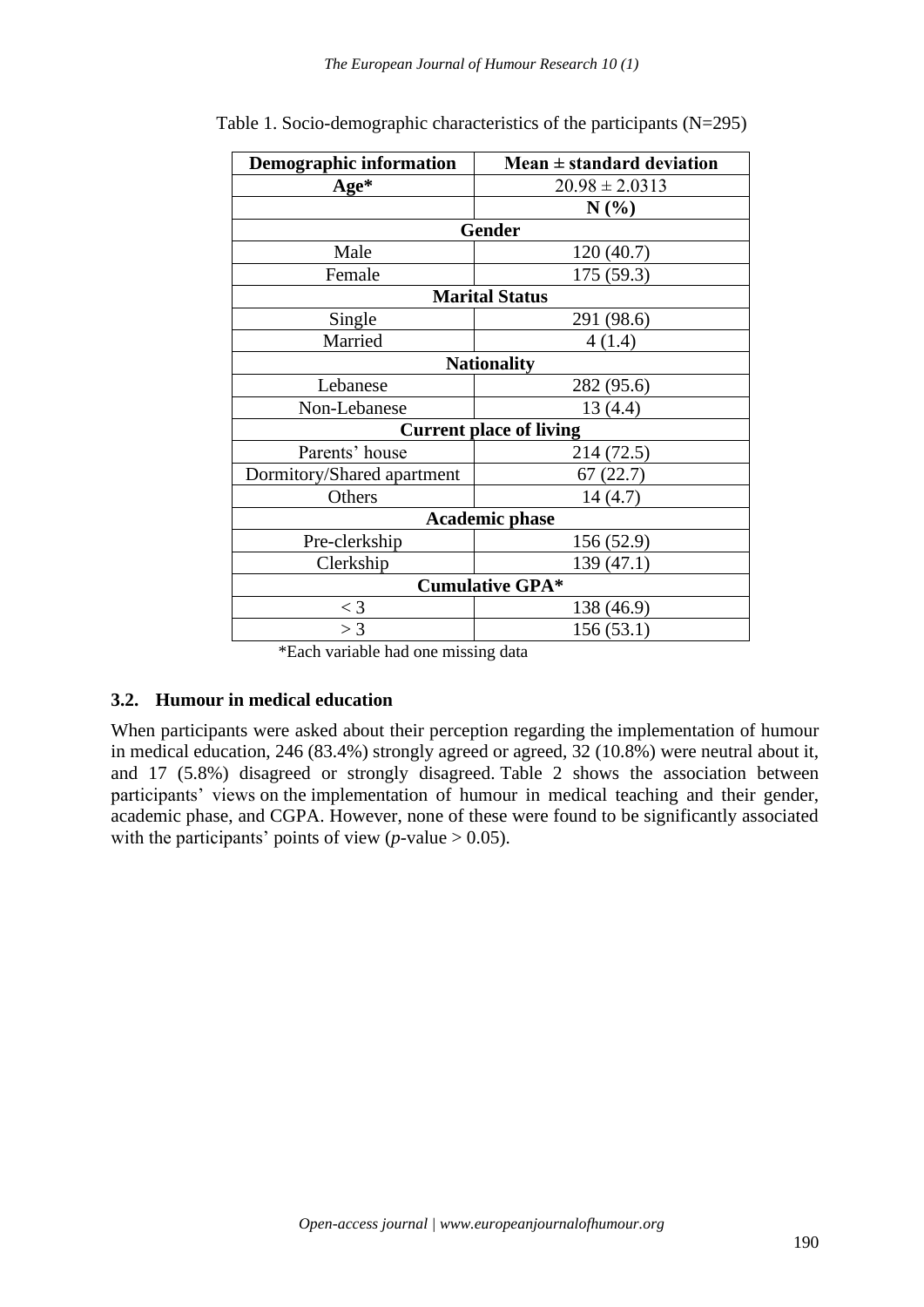|                            | Use of humour in medical teaching      |                       |                                               |                 |  |
|----------------------------|----------------------------------------|-----------------------|-----------------------------------------------|-----------------|--|
| Demographic<br>information | <b>Strongly</b><br>agree/Agree*<br>N(% | Neutral N $(\% )$     | Disagree/<br><b>Strongly disagree</b><br>N(%) | <i>p</i> -value |  |
|                            |                                        | <b>Gender</b>         |                                               |                 |  |
|                            |                                        |                       |                                               |                 |  |
| Male                       | 95 (79.2)                              | 18 (15)               | 7(5.8)                                        | 0.161           |  |
| Female                     | 151 (86.3)                             | 14(8)                 | 10(5.7)                                       |                 |  |
|                            |                                        | <b>Academic phase</b> |                                               |                 |  |
| Pre-clerkship              | 129 (82.7)                             | 16(10.3)              | 11(7.1)                                       |                 |  |
| Clerkship                  | 117(84.2)                              | 16(11.5)              | 6(4.3)                                        | 0.583           |  |
| <b>Cumulative GPA**</b>    |                                        |                       |                                               |                 |  |
| $\lt$ 3                    | 112(81.2)                              | 15(10.9)              | 11(8)                                         | 0.305           |  |
| $>$ 3                      | 134 (85.9)                             | 16(10.3)              | 6(3.8)                                        |                 |  |

Table 2. The association between participants' view on usage of humour in medical teaching and their gender, academic phase, and cumulative GPA (N=295)

\*A 5-point Likert scale was used first, then reorganized into 3 categories

\*\*Variable had one missing data

## **3.3. Benefits of humour in medical education**

Table 3 shows the association between participants' perceptions of the benefits of the use of humour in medical education and their academic phase and CGPA. Only the benefit of improving student-instructor rapport was found to be significantly associated with the medical students' educational period  $(X^2 \mid 1, N = 278) = 4.015$ ,  $p = 0.045$ ) with those in the clerkship phase (66.9%) agreeing that humour does improve the rapport compared to pre-clerkship phase students (55.2%).

Table 3. The association between participants' perception of benefits of humour in medical education and their academic phase and cumulative GPA\*

| <b>Benefits</b><br>of<br>humour | <b>Relaxe</b><br>d.<br>classro<br>om<br>atmosp<br>here<br>N(%) | $p-$<br>valu<br>e | Enjoyabl<br>e and<br>positive<br>learning<br>experien<br>ce<br>N(%) | $p-$<br>valu<br>e | Improvin<br>g<br>student-<br>instructo<br>r rapport<br>N(%) | $p-$<br>valu<br>e | <b>Focus</b><br>student<br>$s^{\prime}$<br>attentio<br>$\mathbf n$<br>N(%) | $p-$<br>valu<br>e | Remember<br>more<br>informatio<br>$\mathbf n$<br>$N(\%)$ | $p-$<br>val<br><b>ue</b> |
|---------------------------------|----------------------------------------------------------------|-------------------|---------------------------------------------------------------------|-------------------|-------------------------------------------------------------|-------------------|----------------------------------------------------------------------------|-------------------|----------------------------------------------------------|--------------------------|
|                                 |                                                                |                   |                                                                     |                   | <b>Academic phase</b>                                       |                   |                                                                            |                   |                                                          |                          |
| Pre-<br>clerkship<br>Clerkship  | 113<br>(77.9)<br>94<br>(70.7)                                  | 0.16<br>6         | 125<br>(86.2)<br>113(85)                                            | 0.76<br>8         | 80 (55.2)<br>89 (66.9)                                      | 0.04<br>5         | 68<br>(46.9)<br>67<br>(50.8)                                               | 0.52<br>1         | 109(75.2)<br>94 (70.7)                                   | 0.3<br>99                |
| <b>Cumulative GPA</b>           |                                                                |                   |                                                                     |                   |                                                             |                   |                                                                            |                   |                                                          |                          |
| $<$ 3                           | 95<br>(74.8)                                                   | 0.97<br>9         | 109<br>(85.8)                                                       | 0.96<br>7         | 71 (55.9)                                                   | 0.10<br>9         | 63(50)                                                                     | 0.74<br>1         | 90 (70.9)                                                | 0.4<br>78                |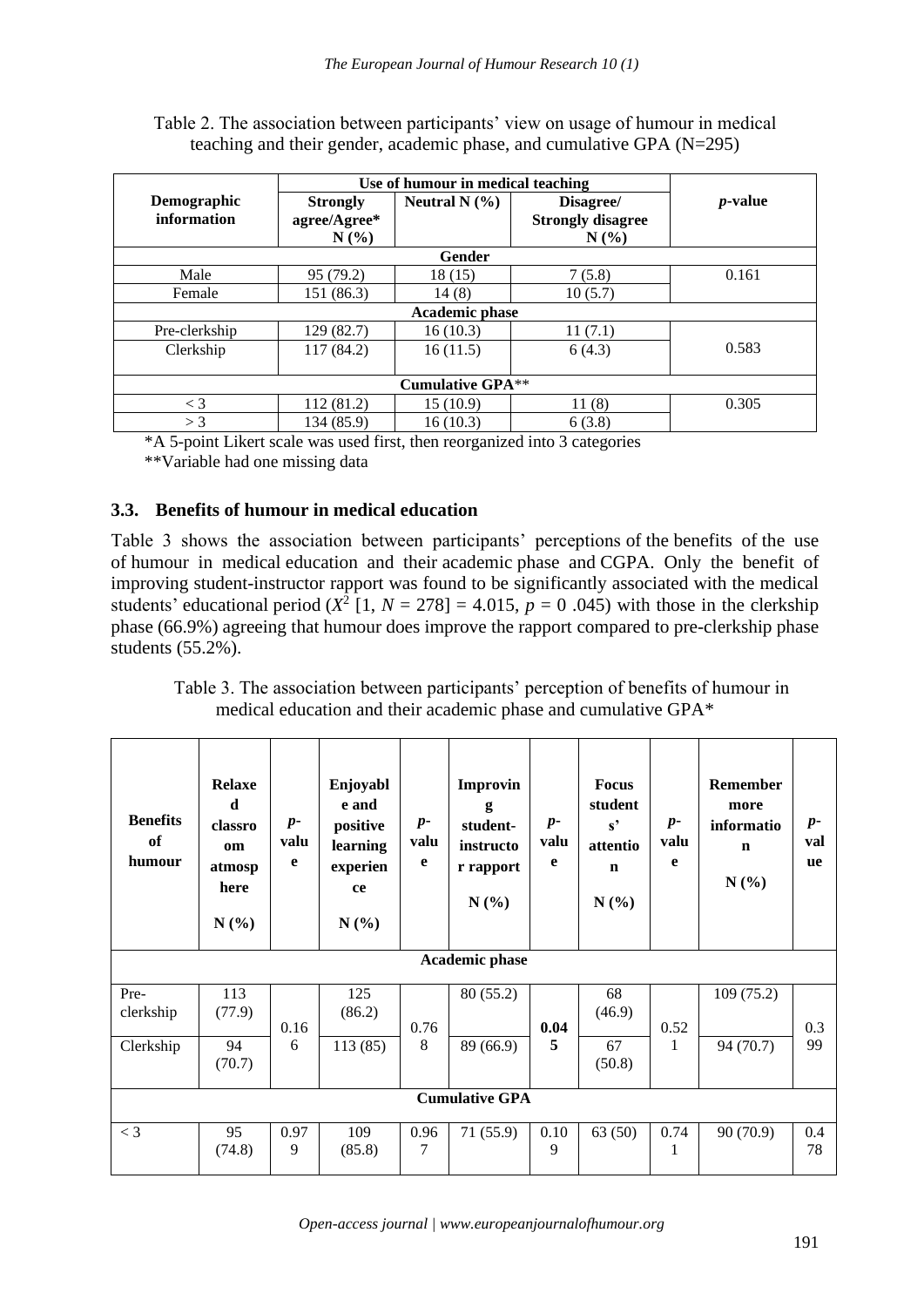| ັ | 1 <sub>0</sub><br>1 1 <i>4</i> | 129 (86)<br>1/2 | 98 (65.3) | 72(48) | (74.7)<br>$\sqrt{2}$ |  |
|---|--------------------------------|-----------------|-----------|--------|----------------------|--|
|   | (74.7)                         |                 |           |        |                      |  |
|   |                                |                 |           |        |                      |  |

\*Only those who answered "strongly agree/agree" or "neutral" on the question regarding the usage of humour in medical education were included (n= 278)

## **3.4. Participants' proportion of boredom in medical school and preferred timing for implementation of humour**

When participants were asked about the proportion of the medical curriculum during which they felt bored, 178 (60.4%) stated that they often or sometimes felt bored. However, only 6 (2%) answered never feeling bored. When asked about their preferred period of the day to use humour, 198 (71.2%) medical students supported its use in the afternoon, whereas 177 (63.7%) preferred its use in the noon sessions. As for the morning period, 126 (45.3%) considered it a better time to use humour during teaching (Table 4).

| Proportion of boredom | Frequency $(\% )$ |  |
|-----------------------|-------------------|--|
| Always                | 9(3.1)            |  |
| Usually               | 38 (12.9)         |  |
| Often                 | 63(21.4)          |  |
| Sometimes             | 115 (39)          |  |
| Seldom                | 50(16.9)          |  |
| Rarely                | 14(4.7)           |  |
| Never                 | 6(2)              |  |
|                       |                   |  |
| Day period            | Frequency $(\% )$ |  |
| Morning               | 126(45.3)         |  |
| Noon                  | 177(63.7)         |  |
| Afternoon             | 198 (71.2)        |  |

Table 4. Participants' proportion of boredom in medical school and preferred timing for implementation of humour  $(N= 295)$ 

## **3.5. Participants' preferred frequency for application of humour during teaching**

As for the frequency of humour used during a theoretical course, 65 participants (23.4%) said that twice is appropriate, whereas 112 (40.3%) said three times, and 44 (15.8%) answered four times. Similarly, students were also asked about the frequency of humour used during a clinical round or a training session. Forty-eight of them (17.3%) responded that once would be appropriate, 82 (29.5%) answered twice, and 83 (29.9%) said three times (Table 5).

Table 5. Participants' preferred frequency for application of humour during teaching (n= 278)

| <b>Frequency of humour</b><br>application | <b>Theoretical course</b><br>$\mathcal{O}(6)$ | Clinical round/<br>Training session $(\% )$ |
|-------------------------------------------|-----------------------------------------------|---------------------------------------------|
| Once                                      | 13 (4.7                                       | 48 (17.3)                                   |
| Twice                                     | 65 (23.4)                                     | 82 (29.5)                                   |
| 3 times                                   | (12. (40.3))                                  | 83 (29.9)                                   |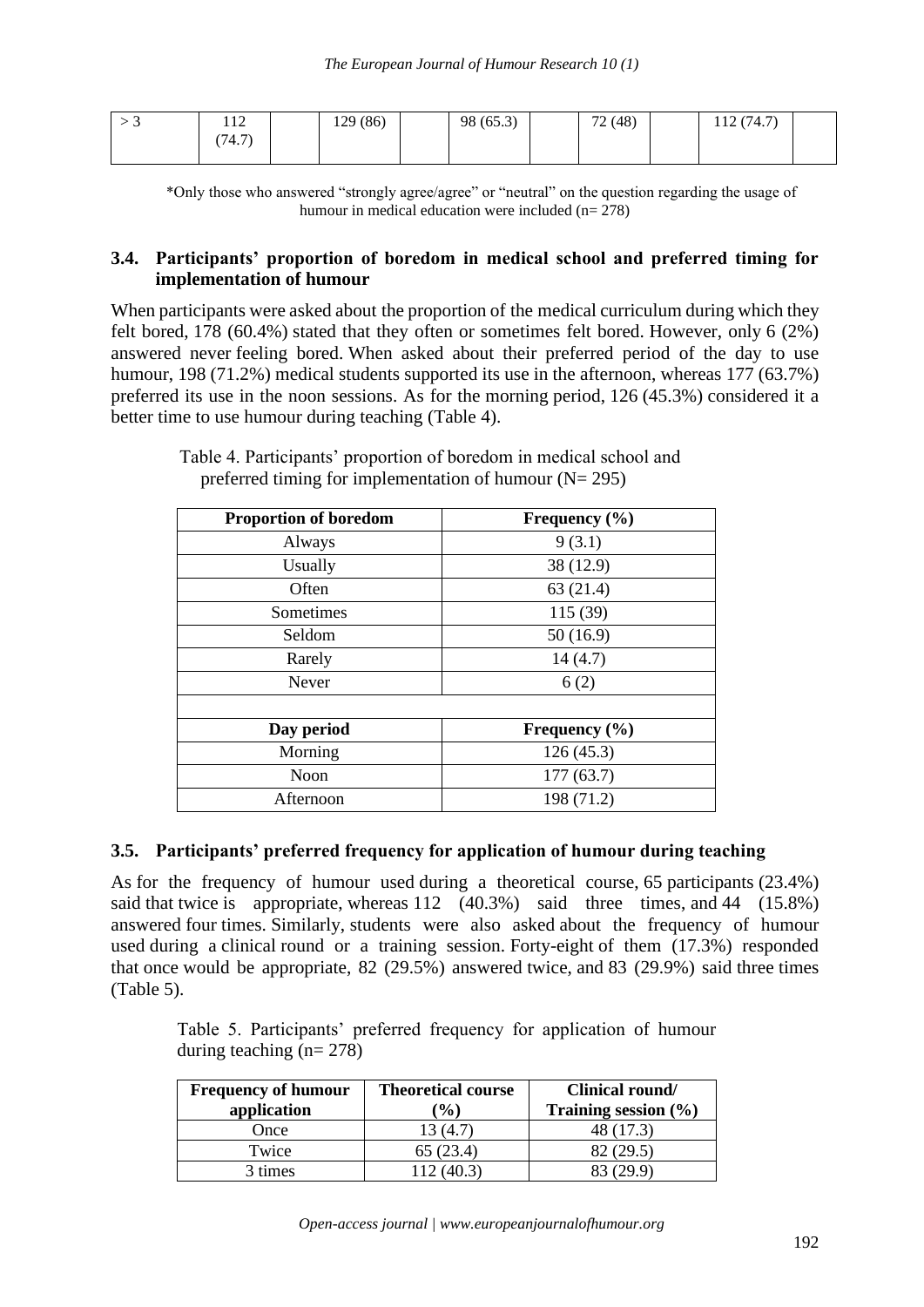| 4 times     | 44 (15.8) | 24(8.6)  |
|-------------|-----------|----------|
| 5 times     | 20(7.2)   | 12(4.3)  |
| $> 5$ times | 24(8.6)   | 29(10.4) |

## **3.6. Scoring of different forms of humour among the academic phases**

Table 6 presents the scores of different forms of humour that can be used in medical education according to the perception of medical students in the pre-clerkship and clerkship phases who strongly agree, agree or were neutral regarding usage of humour in medical education. Cartoons or videos (*p*=0.039), questions or multiple-choice-questions (*p*=0.048), quotations or analogies (citations) (*p*=0.037), and skits (comedy sketch) (*p*=0.002) showed a significant difference of scores between pre-clerkship and clerkship medical students, with those of pre-clerkship phase rating these forms of humour higher when compared to their seniors.

| Forms of                               | Academic year                       | <i>p</i> -value     |       |  |  |  |
|----------------------------------------|-------------------------------------|---------------------|-------|--|--|--|
| humour                                 | Pre-clerkship                       | Clerkship $(N=133)$ |       |  |  |  |
|                                        | $(N=145)$                           |                     |       |  |  |  |
|                                        | <b>Cartoons or videos</b>           |                     |       |  |  |  |
| $Mean \pm SD$                          | $2.69 \pm 1.228$                    | $2.38 \pm 1.3$      | 0.039 |  |  |  |
|                                        | <b>Opening jokes</b>                |                     |       |  |  |  |
| Mean $\pm$ SD                          | $3.23 \pm 1.368$                    | $3.26 \pm 1.302$    | 0.825 |  |  |  |
|                                        | Planned, non-spontaneous humour     |                     |       |  |  |  |
| Mean $\pm$ SD                          | $3.12 \pm 1.377$                    | $2.98 \pm 1.547$    | 0.454 |  |  |  |
| Questions or multiple-choice questions |                                     |                     |       |  |  |  |
| Mean $\pm$ SD                          | $3.54 \pm 1.286$                    | $3.23 \pm 1.335$    | 0.048 |  |  |  |
|                                        | Quotations or analogies (citations) |                     |       |  |  |  |
| $Mean \pm SD$                          | $3.29 \pm 1.241$                    | $2.97 \pm 1.296$    | 0.037 |  |  |  |
| <b>Skits (Comedy sketch)</b>           |                                     |                     |       |  |  |  |
| Mean $\pm$ SD                          | $3.1 \pm 1.398$                     | 2.61 ± 1.271        | 0.002 |  |  |  |
| <b>Spontaneous humour</b>              |                                     |                     |       |  |  |  |
| Mean $\pm$ SD                          | $4.05 \pm 1.157$                    | $4.17 \pm 1.081$    | 0.351 |  |  |  |

Table 6. Scoring of different forms of humour in medical education among the academic phases\*

\*Only those who answered "strongly agree/agree" or "neutral" on the question regarding the usage of humour in medical education were included (n= 278)

#### **3.7. Inappropriate humour and its disadvantages**

Two hundred twenty-two (75.3%) considered mockery (ridicule) to be an inappropriate form of humour, 149 (50.5%) thought that sarcasm is an improper form, 118 (40%) believed that the instructor appearing as a performer was inappropriate, and 114 (38.6%) felt that humour that is irrelevant to the course material should not be used. Among the disadvantages of the use of humour, 188 (63.7%) medical students believed that its application in teaching leads to spending time on irrelevant subjects, 164 (55.6%) thought that it distracts attention, 125 (42.4%) felt that it disrupts the formal atmosphere, and 105 (35.6%) believed that humour does not improve performance.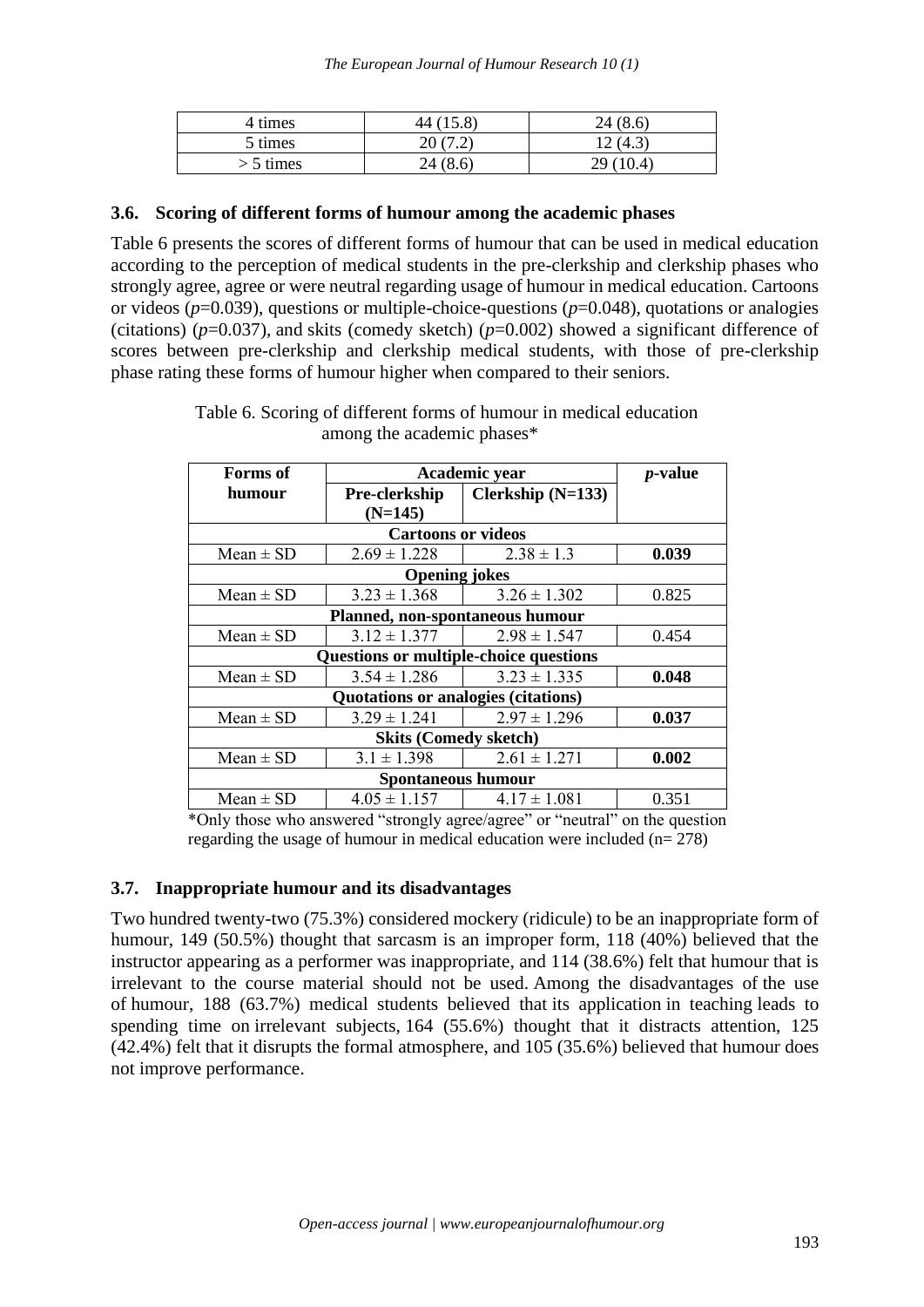#### **4. Discussion**

The study results showed that the vast majority of participating students (83.4%) agreed to the implementation of humour in medical education. However, no association was found in regards to gender, academic phase, and CGPA. Students in the clerkship phase significantly agreed that humour improves student-instructor rapport. Although participants supported different forms of humour to be used in medical education, they considered mockery (ridicule), sarcasm, the instructor appearing as a performer, and humour that is irrelevant to the course material as inappropriate forms of humour that should not be used. As for the disadvantages of the use of inappropriate humour, medical students believed that it could lead to spending time on irrelevant subjects, distracts attention, disrupts the formal atmosphere, and does not improve performance.

The use of humour in medical education has been elaborated on by many studies, and it has been acknowledged as an essential teaching tool (Banas et al. 2011). This critical role, however, is often overlooked among medical students (Valentine & Gabbard 2014). So far, only a few studies have been conducted on the perspectives of medical students on the use of humour in medical education and its influences on this process. A study conducted by Narayanan et al. (2019) showed that lectures were repetitive and needed to be made more engaging. In this context, participants in the current study were asked about the proportion of the medical curriculum during which they felt bored, and the majority (60.4%) stated that they often or sometimes felt bored. However, only 2% answered never feeling bored. Humour helps in reducing boredom during sessions (Felson 1987; Gentilhomme 1992; Parrott 1994), as it can grab students' attention and maintain their interest in learning materials ( McKeachie & Svinicki 2005; Davis & Arend 2012). Therefore, humour can be considered a way to help students become more attentive.

Additionally, the perception of the benefits of the implementation of humour in teaching based on the academic phase was studied. Students in their clerkship phase agreed that humour improves the student-instructor rapport compared to pre-clerkship phase students. Students prefer instructors who use humour in medical teaching (Fortson & Brown 1998). Moreover, the response to humour as smiling and laughter provides feedback to the teacher that the students were listening and are engaged with the presented topic material (Ziegler 1998).These findings support the notion that a fun environment provides a relaxing atmosphere that enhances interactive learning and reduces anxiety (Ziv 1976; Rosenberg 1989).

A previous study shows that self-reported sleepiness decreases during the day while performance increases (Goldstein et al. 2007). Nevertheless, afternoon sessions were the most popular choice when students were asked about their preferred period of the day to use humour. In other words, students may be more willing to accept humour as the day passes.

It is well known that theoretical lectures tend to be monotonous (Qiao et al. 2014). The students and teachers in another study supported that the use of humour created a relaxed classroom atmosphere, enhanced learning, and made it more enjoyable (Liu et al. 2017). The majority of participants in this study (83.4%) agreed that humour should be used three times during a theoretical course. However, when asked about the frequency of humour used during clinical rounds, opinions were dispersed. According to Parsons et al. (2011), students may see themselves as newcomers to the wards, and they feel reluctant to initiate humour because they worry it may be interpreted as derogatory at the expense of patients.

In another study, pre-clerkship medical students preferred the use of participatory methodologies in the lectures, including clinical cases, problem-based learning, computer simulations, and subject-relevant videos, stating that these helped reduce their study time and improved their memorisation (Gal et al. 2018; Nongmeikapam et al. 2019). Furthermore, the use of multiple-choice questions in a lecture will make it more interesting (Papanna et al. 2013). This is consistent with the results of the present study, where it was found that cartoons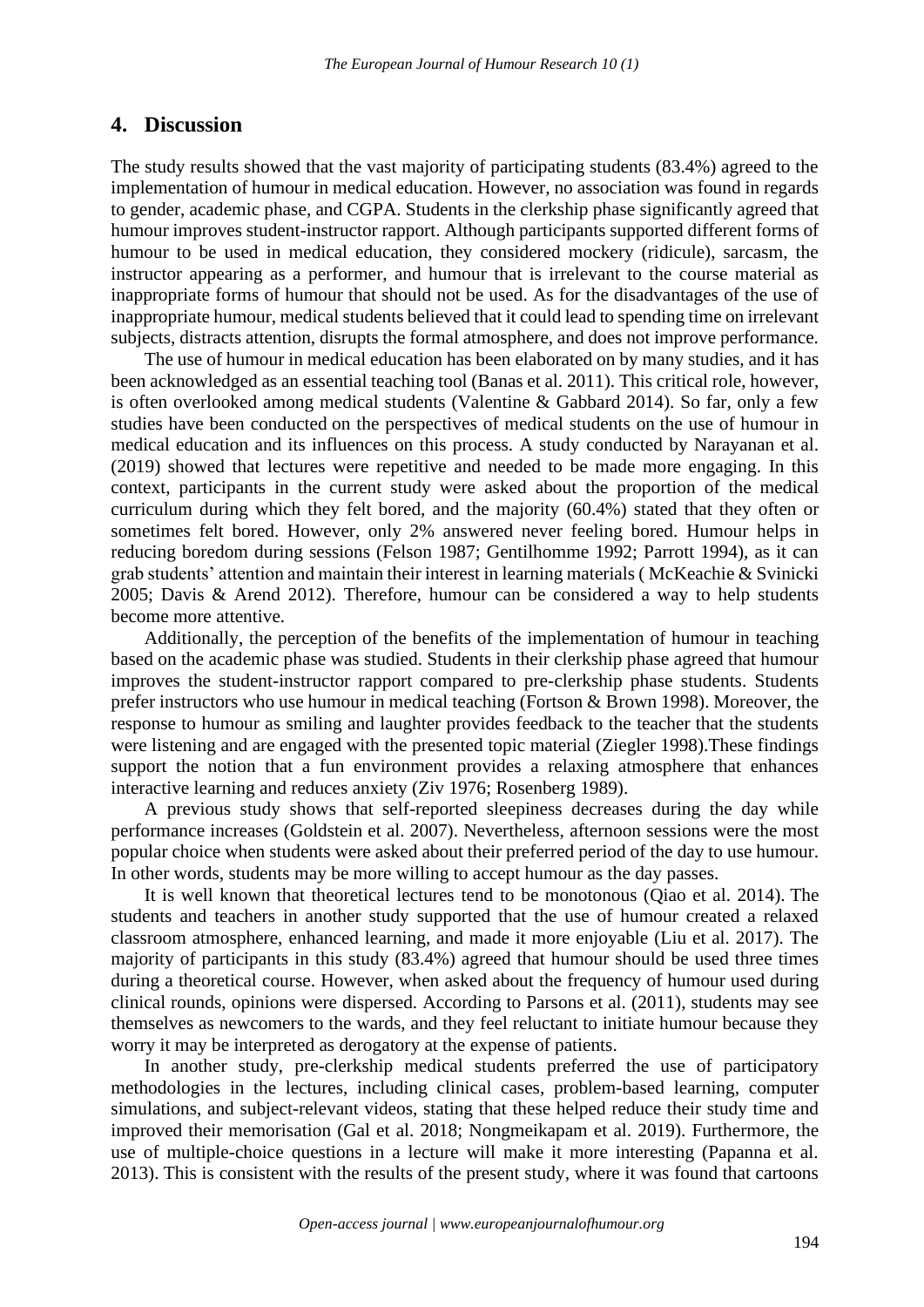or videos, questions or multiple-choice-questions, quotations or analogies (citations), and skits (comedy sketches) were important forms of humour selected by the participants as appropriate to use in medical education, with students of the pre-clerkship phase giving significantly higher scores to those when compared to their seniors.

Differentiation between appropriate and inappropriate humour in medical education is essential to become a qualified medical educator (Hecht et al. 2016). In this study, participants considered mockery (ridicule), sarcasm, the instructor appearing as a performer, and humour irrelevant to the course material as inappropriate forms of humour that should not be used. Results from other studies demonstrated that humour conveying aggressive, hostile, or sexual messages (Torok et al. 2004; Wanzer et al. 2009), negative interactions with instructors (Jayasuriya-Illesinghe et al. 2016), sarcasm, mockery (Liu et al. 2017), and humour which was irrelevant to the subject (Liu et al. 2017) are considered inappropriate. It is of note that the use of offensive humour should not be allowed in the classroom because it harms student learning (Banas et al. 2011; Narula et al. 2011).

Despite all the praise that humour received, many disapprove its usage in education and perceive its application in a negative manner (Tsukawaki et al. 2019). Among the disadvantages of the use of inappropriate humour, medical students believed that its application in teaching leads to spending time on irrelevant subjects, distracts attention, and disrupts the formal atmosphere. In addition, some believed that humour does not improve performance. Other studies added that it might reduce student motivation and concentration (Goodboy et al. 2015; Savage et al. 2017) and disrupt the learning environment, communication, trust, and self-esteem (Loomans & Kolberg 2002). Finally, the usage of humour in mocking students can be perceived as bullying or verbal abuse and makes the teacher appear disrespectful and unethical (Berk 2009; Baid & Lambert 2010).

#### **5. Limitations**

The present study provides insight on the usage of humour in medical education, however there are some limitations to be acknowledged. One of them is that it included medical students from a single medical school in Lebanon. Another important limitation is the possibility of recall bias since this study relies on the memory of the participants who may not have recalled information accurately when answering to the questions.

## **6. Conclusion**

Our findings suggest that medical students' opinions on using humour in medical education are supportive, considering that humour provides a relaxing atmosphere that enhances interactive learning and reduces anxiety when it is used appropriately. The findings of this study might be of benefit to assist teachers in using humour to improve the attendance and interest of the students in the class and create an environment conducive to optimal student learning.

Despite those findings, there remains a need for a better understanding of the importance of the role humour can play in medical education, and further studies are needed to explore and compare its applicability in both pre-clerkship and clerkship educational phases, in addition to the need to study its suitability with the current worldwide shift to online education during the pandemic.

#### **References**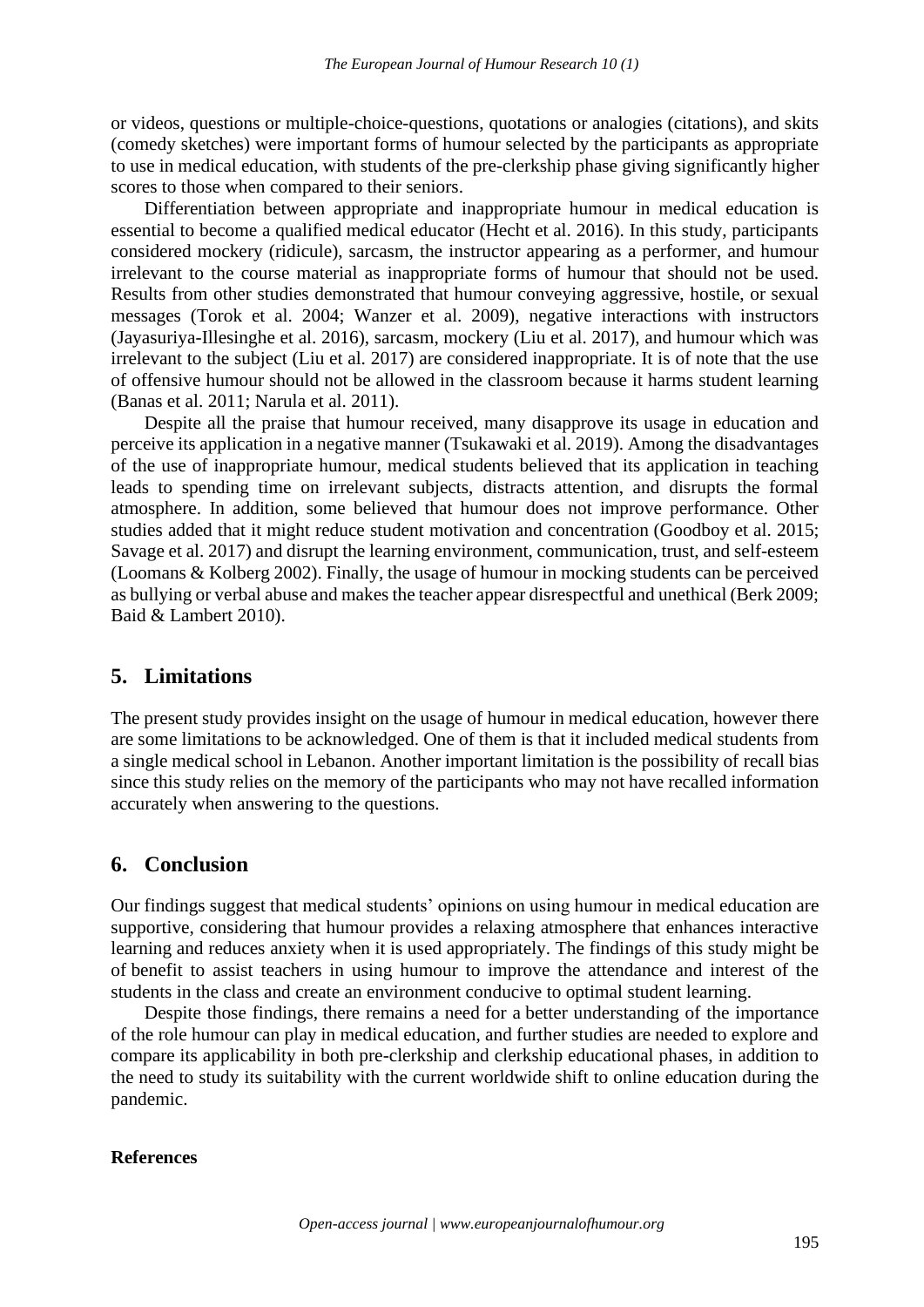- Atir, S. (2010). *Memory for Information Paired with Humorous, Relevant Jokes*. Unpublished thesis. New Haven, CT: Yale. University Senior thesis.
- Baid, H. & Lambert, N. (2010). 'Enjoyable learning: The role of humour, games, and fun activities in nursing and midwifery education'. *Nurse Education Today* 30 (6), pp. 548-552. doi: https://doi.org/10.1016/j.nedt.2009.11.007.
- Banas, J. A., Dunbar, N., Rodriguez, D. & Liu, S. J. (2011). 'A review of humor in educational settings: Four decades of research'. *Communication Education* 60 (1), pp. 115-144. doi: https://doi.org/10.1080/03634523.2010.496867.
- Berk, R. (2009). 'Derogatory and cynical humour in clinical teaching and the workplace: The need for professionalism'. *Medical Education* 43 (1), pp. 7-9. doi: https://doi.org/10.1111/j.1365-2923.2008.03239.x.
- Berk, R. A. (2000). 'Does humor in course tests reduce anxiety and improve performance?' *College Teaching* 48 (4), pp. 151-158. doi: https://doi.org/10.1080/87567550009595834.
- Berk, R. A. (2001). 'The active ingredients in humor: Psychophysiological benefits and risks for older adults'. *Educational Gerontology* 27 (3–4), pp. 323-339. doi: https://doi.org/10.1080/036012701750195021.
- Berk, R. A. (2007). 'Humor as an instructional defibrillator'. *The Journal of Health Administration Education* 24 (2), pp. 98-116.
- Bieg, S. & Dresel, M. (2018). 'Relevance of perceived teacher humor types for instruction and student learning'. *Social Psychology of Education* 21 (4), pp. 805-825. doi: https://doi.org/10.1007/s11218-018-9428-z.
- Carlson, K. A. (2011). 'The impact of humor on memory: Is the humor effect about humor?' *Humor: International Journal of Humor Research* 24 (1), pp. 21-41. doi: https://doi.org/10.1515/HUMR.2011.002.
- Davis, J. R. & Arend, B. D. (2012). 'Facilitating seven ways of learning: A resource for more purposeful, effective, and enjoyable college teaching', in *Stylus Publishing*. doi: https://doi.org/10.1177/1045159514547700.
- De Brito, C. M. D., da Silveira, R., Mendonça, D. B. & Joaquim, R. H. V. T. (2016). 'Humor and laughter in health promotion: A clown insertion experience in the family health strategy'. *Ciencia e Saude Coletiva* 21 (2), pp. 553-562. doi: https://doi.org/10.1590/1413- 81232015212.00982015.
- Felson, B. (1987). 'Humor in medicine', in *Seminars in Roentgenology* 22 (3), pp. 141-143. doi: https://doi.org/10.1016/0037-198X(87)90025-3.
- Fitzpatrick, R. R. (2010). *The Impact of Integrated Humor Memory Retention and Recall Aspects of Adult Learning.* Doctoral dissertation, Texas A&M. University.
- Fortson, S. B. & Brown, W. E. (1998). 'Best and worst university instructors: The opinions of graduate students'. *College Student Journal* 32 (4), pp. 572-576.
- Fterniati, A., Archakis, A. & Tsakona, V. (2015). 'Scrutinizing humorous mass culture texts in class: A critical language teaching proposal'. *Humor*: *International Journal of Humor Research* 4 (1), pp. 28-52.
- Gal, B., Rubio, M., Iglesias, E. & González, P. (2018). 'Evaluation of participatory teaching methods in undergraduate medical students' learning along the first academic courses'. *PLoS ONE* 13 (1), pp. 1-8. doi: https://doi.org/10.1371/journal.pone.0190173.
- Gentilhomme, Y. (1992). 'Humor: A didactic adjuvant'. *Humor: International Journal of Humor Research* 5 (1–2), pp. 69-90. doi: https://doi.org/10.1515/humr.1992.5.1-2.69.
- Gironzetti, E. (2019). 'Book review: Villy Tsakona and Jan Chovanec (eds.), The Dynamics of Interactional Humor: Creating and Negotiating Humor in Everyday Encounters'. *Discourse Studies* 21 (2), pp. 216-218. doi: https://doi.org/10.1177/1461445618817961.
- Goldstein, D., Hahn, C. S., Hasher, L., Wiprzycka, U. J. & Zelazo, P. D. (2007). 'Time of day, intellectual performance, and behavioral problems in Morning versus Evening type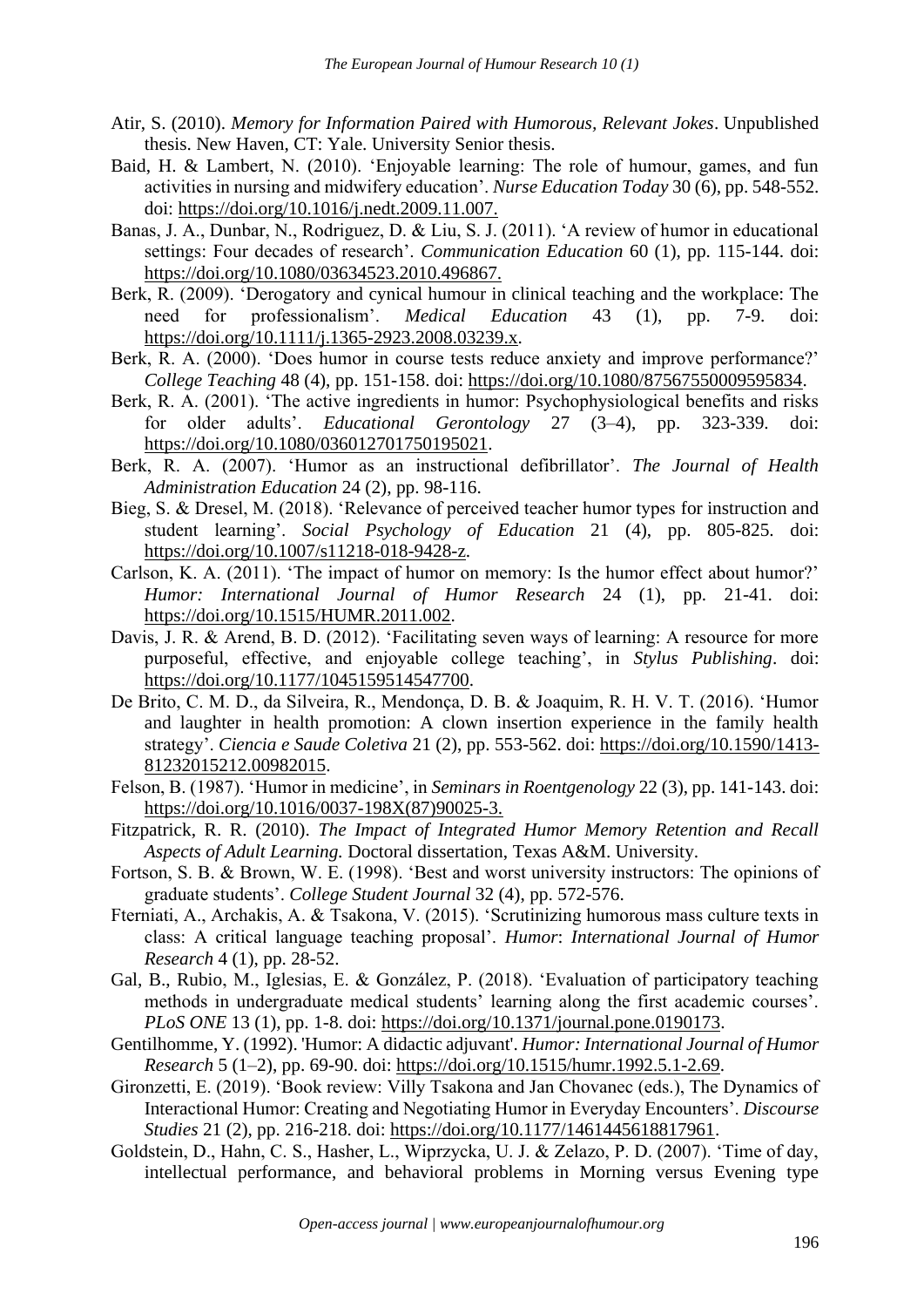adolescents: Is there a synchrony effect?' *Personality and Individual Differences* 42 (3), pp. 431-440. doi: https://doi.org/10.1016/j.paid.2006.07.008.

- Goodboy, A. K., Booth-Butterfield, M., Bolkan, S. & Griffin, D. J. (2015). 'The role of instructor humor and students' educational orientations in student learning, extra effort, participation, and out-of-class communication'. *Communication Quarterly* 63 (1), pp. 44- 61. doi: https://doi.org/10.1080/01463373.2014.965840.
- Gostick, A. & Christopher, S. (2008). *The Levity Effect: Why It Pays to Lighten Up'*. Wiley and Sons.
- Harden, R. M. & Crosby, J. (2000). 'AMEE guide no 20: The good teacher is more than a lecturer - The twelve roles of the teacher'. *Medical Teacher* 22 (4), pp. 334-347. doi: https://doi.org/10.1080/014215900409429.
- Harden, R. M. & Davis, M. (1995). 'The core curriculum with options or special study modules'. *Medical Teacher* 17, pp. 125-148.
- Hecht, L., Buhse, S. & Meyer, G. (2016). 'Effectiveness of training in evidence-based medicine skills for healthcare professionals: A systematic review', in *BMC Medical Education* Vol. 16, 103. BioMed Central Ltd. doi: https://doi.org/10.1186/s12909-016-0616-2.
- Jayasuriya-Illesinghe, V., Nazeer, I., Athauda, L. & Perera, J. (2016). 'Role models and teachers: Medical students perception of teaching-learning methods in clinical settings, a qualitative study from Sri Lanka'. *BMC Medical Education* 16 (1), p. 52. doi: https://doi.org/10.1186/s12909-016-0576-6.
- Kellaris, J. J. & Cline, T. W. (2007). 'Humor and ad memorability: On the contributions of humor expectancy, relevancy, and need for humor'. *Psychology and Marketing* 24 (6), pp. 497-509. doi: https://doi.org/10.1002/mar.20170.
- Liu, Y. P., Sun, L., Wu, X. F., Yang, Y., Zhang, C. T., Zhou, H. L. & Quan, X. Q. (2017). 'Use of humour in medical education: A survey of students and teachers at a medical school in China'. *BMJ Open* 7 (11). doi: https://doi.org/10.1136/bmjopen-2017-018853.
- Loomans, D. & Kolberg, K. (2002). *The Laughing Classroom: Everyone's Guide to Teaching with Humor and Play (Loomans, Diane)*. Tiburon: Hj Kamer.
- McKeachie, W. & Svinicki, M. (2005). *McKeachie's Teaching Tips: Strategies, Research, and Theory for College and University Teachers*. Belmont: Cengage Learning.
- Narayanan, S., Shankar, N. & Ananthy, V. (2019). 'Medical student's perception to different types of set induction in anatomy lectures'. *Anatomy and Cell Biology* 52 (3), pp. 296-301. doi: https://doi.org/10.5115/acb.19.016.
- Narula, R., Varsha, C., Ashok, A. & Kusum, N. (2011). 'Humor as a learning aid in medical education'. *National Journal of Integrated Research in Medicine* 2 (1), pp. 22-24.
- Nongmeikapam, M., Sarala, N., Reddy, M. & Ravishankar, S. (2019). 'Video-assisted teaching versus traditional didactic lecture in undergraduate psychiatry teaching'. *Indian Journal of Psychiatry* 61 (4), pp. 376-379.

doi: https://doi.org/10.4103/psychiatry.IndianJPsychiatry\_265\_18.

- Osler, W. (1920). *Obituary*. *Boston Medical and Surgical Journal* 182:232-236 (26 Feb 1920) Retrieved on 31 March 2022 from: https://www.nejm.org/doi/full/10.1056/NEJM192002261820907
- Papanna, K. M., Kulkarni, V., Tanvi, D., Lakshmi, V., Kriti, L., Unnikrishnan, B., Akash, S., Tejesh, S. & Sumit Kumar, S. (2013). 'Perceptions and preferences of medical students regarding teaching methods in a Medical College, Mangalore India'. *African Health Sciences* 13 (3), pp. 808-813. doi: https://doi.org/10.4314/ahs.v13i3.41.
- Parrott, T. E. (1994). 'Humor as a teaching strategy'. *Nurse Educator* 19 (3), pp. 36-38. doi: https://doi.org/10.1097/00006223-199405000-00017.
- Parsons, G. N., Kinsman, S. B., Bosk, C. L., Sankar, P. & Ubel, P. A. (2001). 'Between two worlds: Medical student perceptions of humor and slang in the hospital setting'. *Journal of*